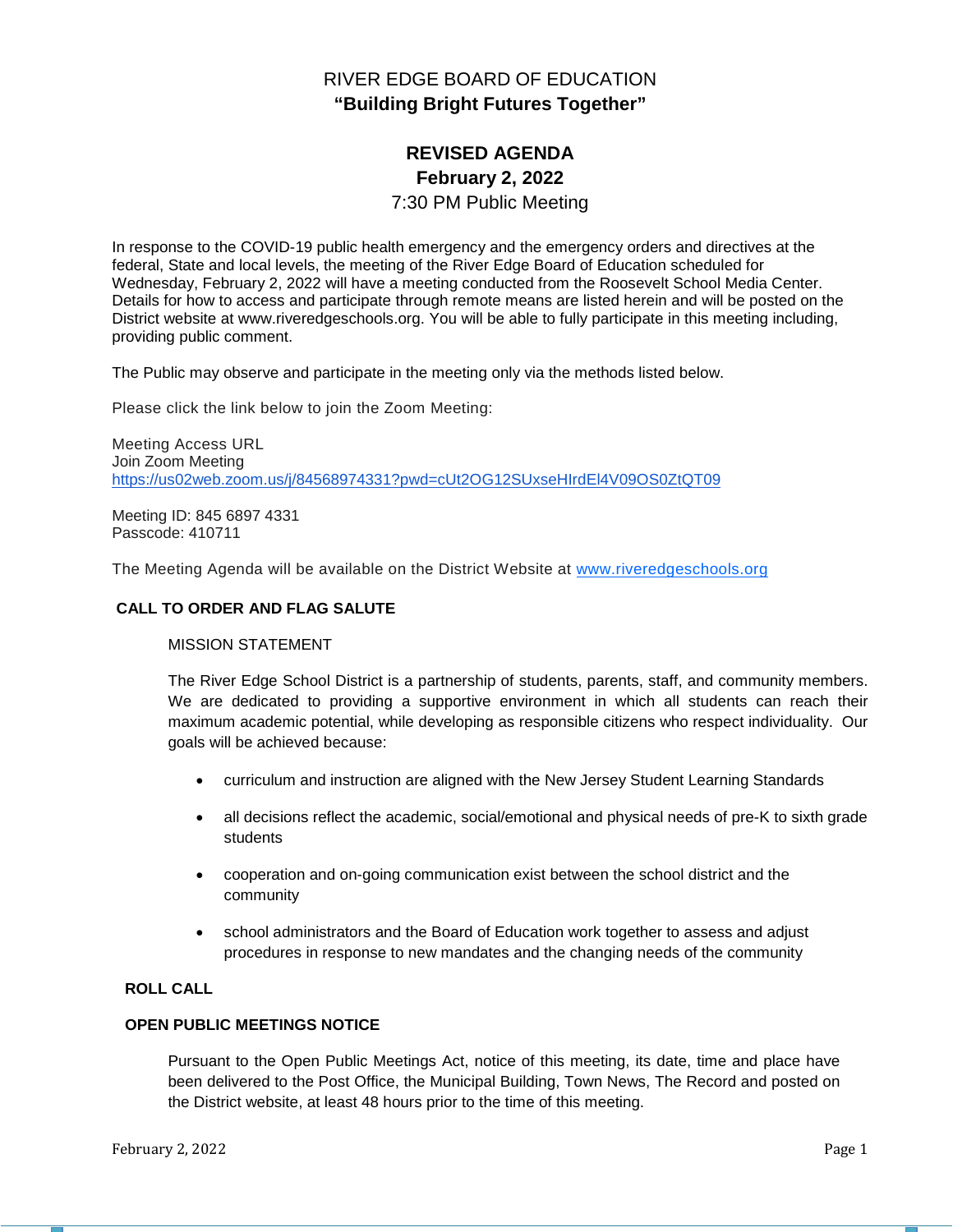### **CLOSED SESSION** (When Necessary)

## **SPECIAL/DISCUSSION ITEMS**

- A. Public Comment on Agenda Items
- B. Board of Education Member Training Steven R. Fogarty, Esq.

# **REPORTS**

- 1. SUPERINTENDENT
- 2. PRINCIPAL
- 3. BOARD SECRETARY
- 4. PRESIDENT
- 5. COMMITTEES

## **MOTIONS TO BE ACTED UPON**

### **A. ADMINISTRATION/POLICY**

- 1. That the Board of Education approve the Minutes of January 19, 2022.
- 2. That the Board of Education approve the completion of the following emergency drills:

| <b>School</b>             | <b>Dates</b>                                                    |                                                 |  |
|---------------------------|-----------------------------------------------------------------|-------------------------------------------------|--|
| <b>Cherry Hill School</b> | January 19, 2022 Fire Drill                                     | January 25, 2022 Shelter in Place with Movement |  |
| Roosevelt School          | January 13, 2022 Fire Drill<br>January 26, 2022 Lock Down Drill |                                                 |  |

 3. **WHEREAS**, NJAC 6A:23A-5.3 provides that a school district may request a waiver of compliance with respect to the district's participation in the Special Education Medicaid Initiative (SEMI) Program for the 2022 - 2023, and

 **WHEREAS,** the River Edge Board of Education desires to apply for this waiver due to the fact that it projects having fewer than 18 Medicaid eligible classified students.

 **NOW THEREFORE BE IT RESOLVED** that the River Edge Board of Education hereby authorized the Chief School Administrator to submit to the Executive County Superintendent of Schools in the County of Bergen an appropriate waiver of the requirements of NJAC 6A23A-5.3 for the 2022-2023 school year.

**Motion by: \_\_\_\_\_\_\_\_\_\_\_\_\_\_\_\_\_\_\_\_ Seconded by: \_\_\_\_\_\_\_\_\_\_\_\_\_\_\_\_\_\_\_\_**

**B. CURRICULUM/EDUCATION** - None

**C. BUILDINGS & GROUNDS** - None

February 2, 2022 **Page 2**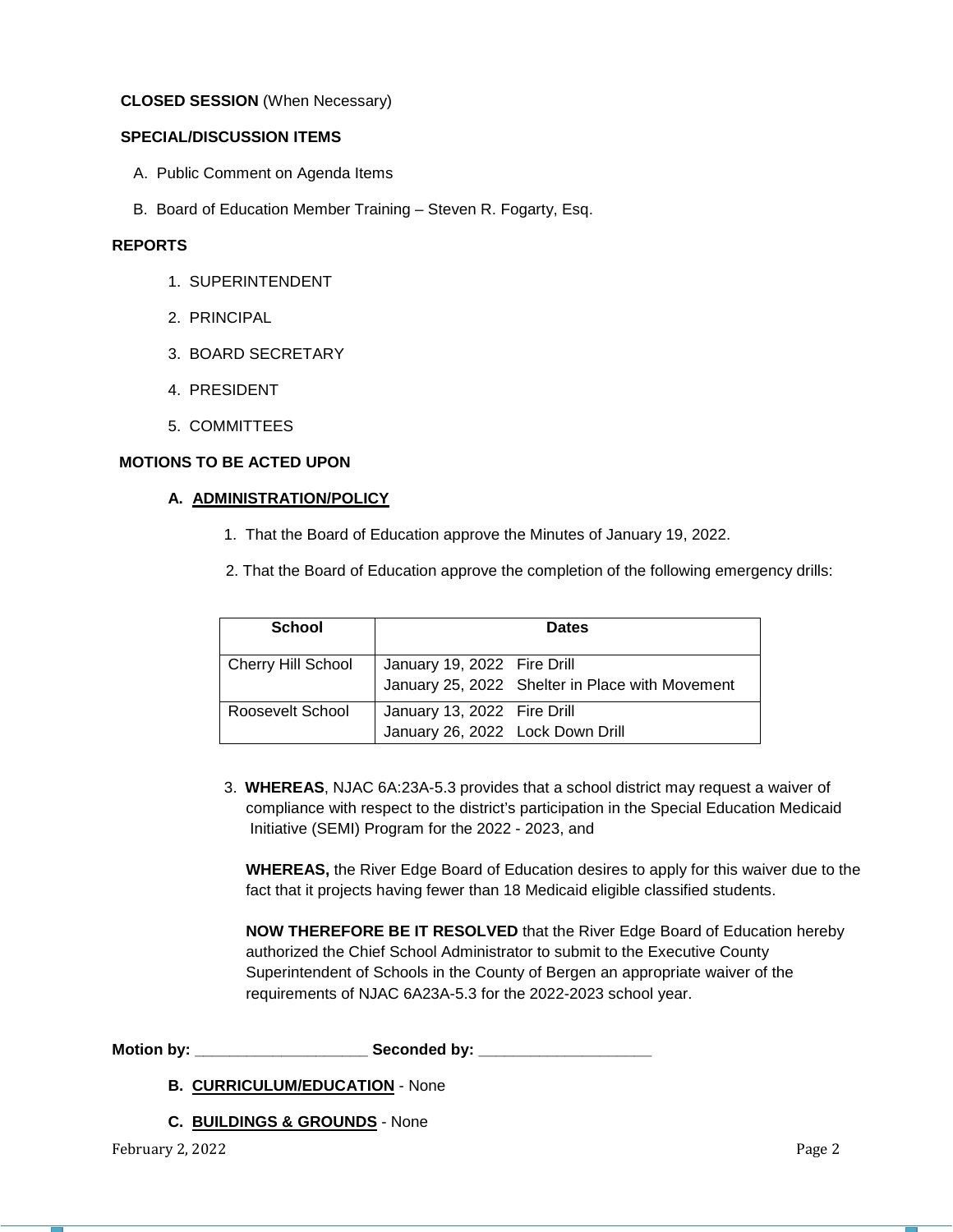## **D. FINANCE/GRANTS/GIFTS**

**1.** That the Board of Education establishes the tuition rates per pupil for the 2022 - 2023 school year:

Integrated Pre-School Program 3 half days per week \$2,881.50 Integrated Pre-School Program 4 half days per week \$3,544.50

**Motion by: \_\_\_\_\_\_\_\_\_\_\_\_\_\_\_\_\_\_\_\_ Seconded by: \_\_\_\_\_\_\_\_\_\_\_\_\_\_\_\_\_\_\_\_**

# **E. PERSONNEL**

1. That the Board of Education, with the recommendation of the Superintendent, approve professional day requests for the following staff members to attend workshops/conferences as noted and in accordance with appropriate statute:

| <b>Name/Position</b>                                                       | <b>Workshop/Conference</b><br>Date(s)                                                                                              |                      | Cost to<br>District/Includin<br>g Mileage<br>(not to exceed) |
|----------------------------------------------------------------------------|------------------------------------------------------------------------------------------------------------------------------------|----------------------|--------------------------------------------------------------|
| Louise Napolitano<br>Business Administrator/<br><b>Board Secretary</b>     | <b>ASBO International Leadership</b><br>Conference<br>Savannah, Georgia                                                            | February 3-4, 2022   | \$0                                                          |
| Nevin Werner<br>Math & Science Instructional<br>Supervisor & Coach         | New Jersey Student Learning<br><b>Standards Science Committee</b><br><b>Virtual Meetings</b>                                       | February 17-18, 2022 | \$0                                                          |
| Nevin Werner<br>Math & Science Instructional<br>Supervisor & Coach         | <b>Science Advisory Committee Training</b><br>Session                                                                              | March 30, 2022       | \$0                                                          |
| Risa Louda<br>Speech Therapist<br>Cherry Hill School/<br>New Bridge Center | Speech Language Pathologists: What's<br>New in Technology to Save Time &<br><b>Accelerate Therapy Outcomes</b><br>Virtual Workshop | March 24, 2022       | \$279.00                                                     |

- 2.That the Board of Education, with the recommendation of the Superintendent, approve AnneMarie Spiegel for creating NJSLA student preparation materials and for data analysis support for the W.I.N. program at a rate not to exceed \$4,000.
- **\***3. That the Board of Education, with the recommendation of the Superintendent, post approve Jessica Barbo for Home Instruction for a total of eight weeks, to end on or about March 7, 2022, at an hourly rate of \$50.00 per hour not to exceed 10 hours per week.
- 4.That the Board of Education, with the recommendation of the Superintendent, approve Celine Canizales, River Dell High School student, for a senior internship one day per week as part of a School Sponsored Structured Learning Experience to commence on February 3, 2022 through May17, 2022.
- 5. That the Board of Education, with the recommendation of the Superintendent, approve the following as substitute teachers for the 2021-2022 School Year: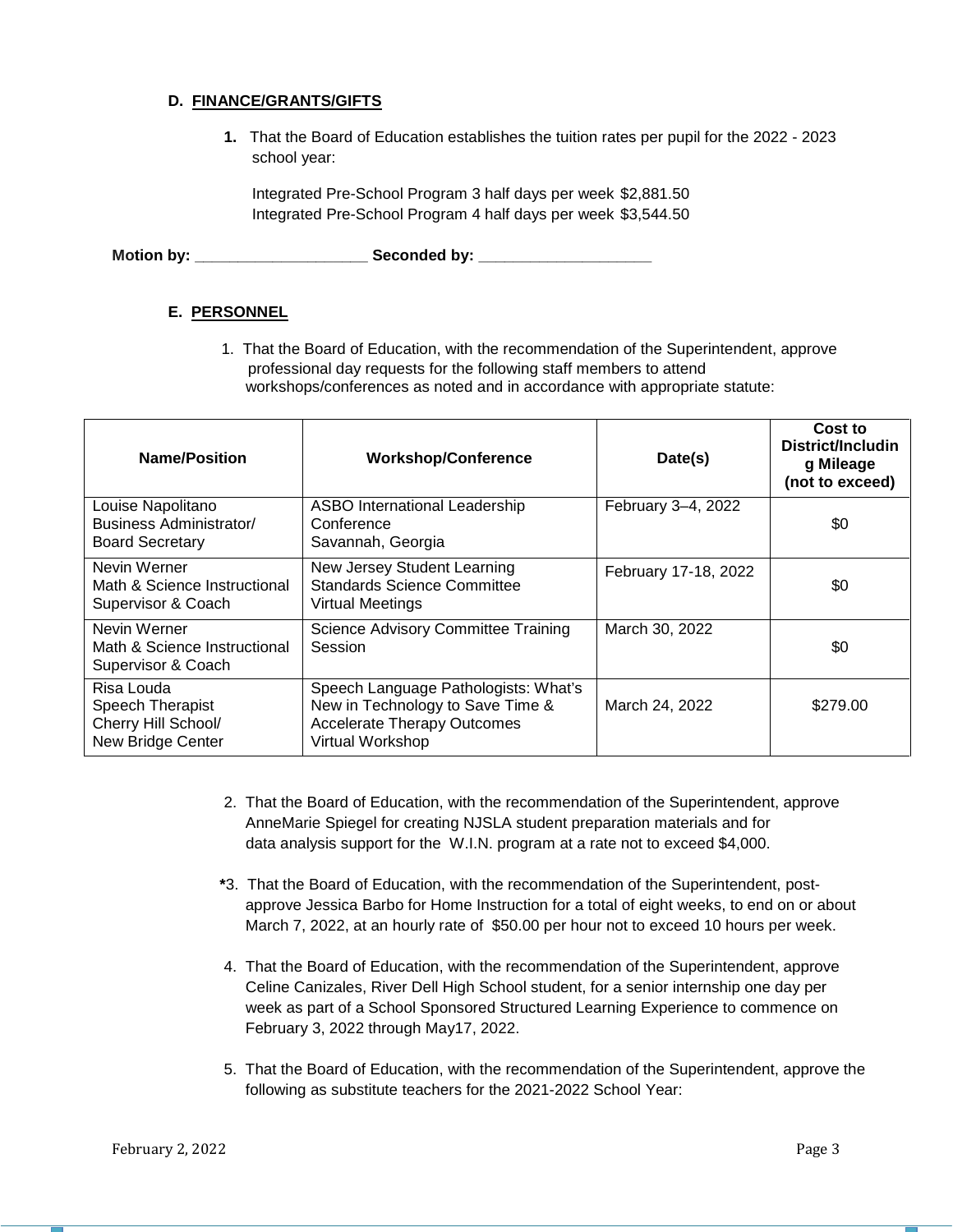| ChristyAnn Armen       |
|------------------------|
| Jillian Demitriou      |
| Natalie Doornheim      |
| Vanessa Hennig-Roshong |
|                        |

- **\***6. That the Board of Education accept, with regret, the resignation of Joyce Kelleher, Clerical Assistant, effective February 18, 2022.
- \*7. That the Board of Education, with the recommendation of the Superintendent, post approve Sharon Fadini for additional hours to provide classroom coverage from February 1, 2022 through February 22, 2022.

**Motion by: \_\_\_\_\_\_\_\_\_\_\_\_\_\_\_\_\_\_\_\_ Seconded by: \_\_\_\_\_\_\_\_\_\_\_\_\_\_\_\_\_\_\_\_**

## **F. RIVER EDGE SPECIAL EDUCATION** - None

## **G. REGION V ADMINISTRATION & TRANSPORTATION**

1. That the Board of Education rescind the following Renewal Contract for the 2021 - 2022 school year.

| Route | Transporter         | Per Diem |  |
|-------|---------------------|----------|--|
| 2931  | First Student, Inc. | \$413.20 |  |

2. That the Board of Education post approve the following Renewal Contract for the 2021 – 2022 school year.

| Route | Transporter         | Per Diem |  |
|-------|---------------------|----------|--|
| 2931  | First Student, Inc. | \$411.84 |  |

3. That the Board of Education post approve the following Addendum Contracts for the 2021-2022 school year.

| Route                    | Transporter               | Per Diem |
|--------------------------|---------------------------|----------|
| 1899                     | Valley Transportation     | \$248.59 |
| 2903                     | All Points Transportation | \$474.90 |
| Kids Choice Inc.<br>2970 |                           | \$252.00 |

4. That the Board of Education post approve the following Bid Contracts for the 2021-2022 school year.

|       |                       |          |          | Increase / Decrease | Increase / Decrease |
|-------|-----------------------|----------|----------|---------------------|---------------------|
|       |                       |          | Per Diem | Adjustment cost per | Adjustment cost per |
| Route | Transporter           | Per Diem | Aide     | Vehicle             | Mile                |
| 3025  | Valley Transportation | \$725.00 | \$79.65  | \$725.00            | \$2.50              |

February 2, 2022 **Page 4**